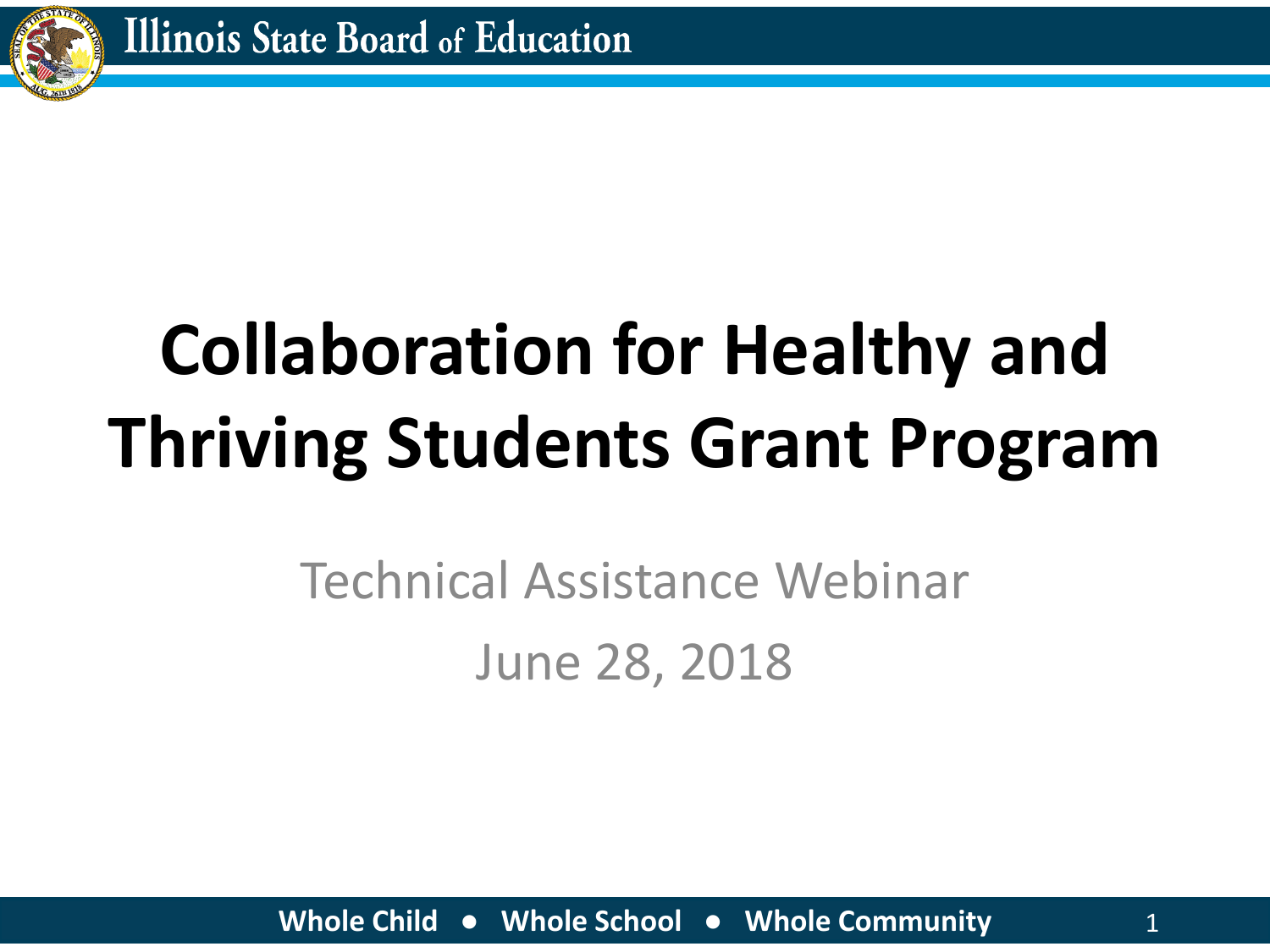

## **Eligible Applicants**

- Current 21<sup>st</sup> Century Community Learning Centers (21st CCLC) grantees
- Awarded in fiscal years 2013 or 2015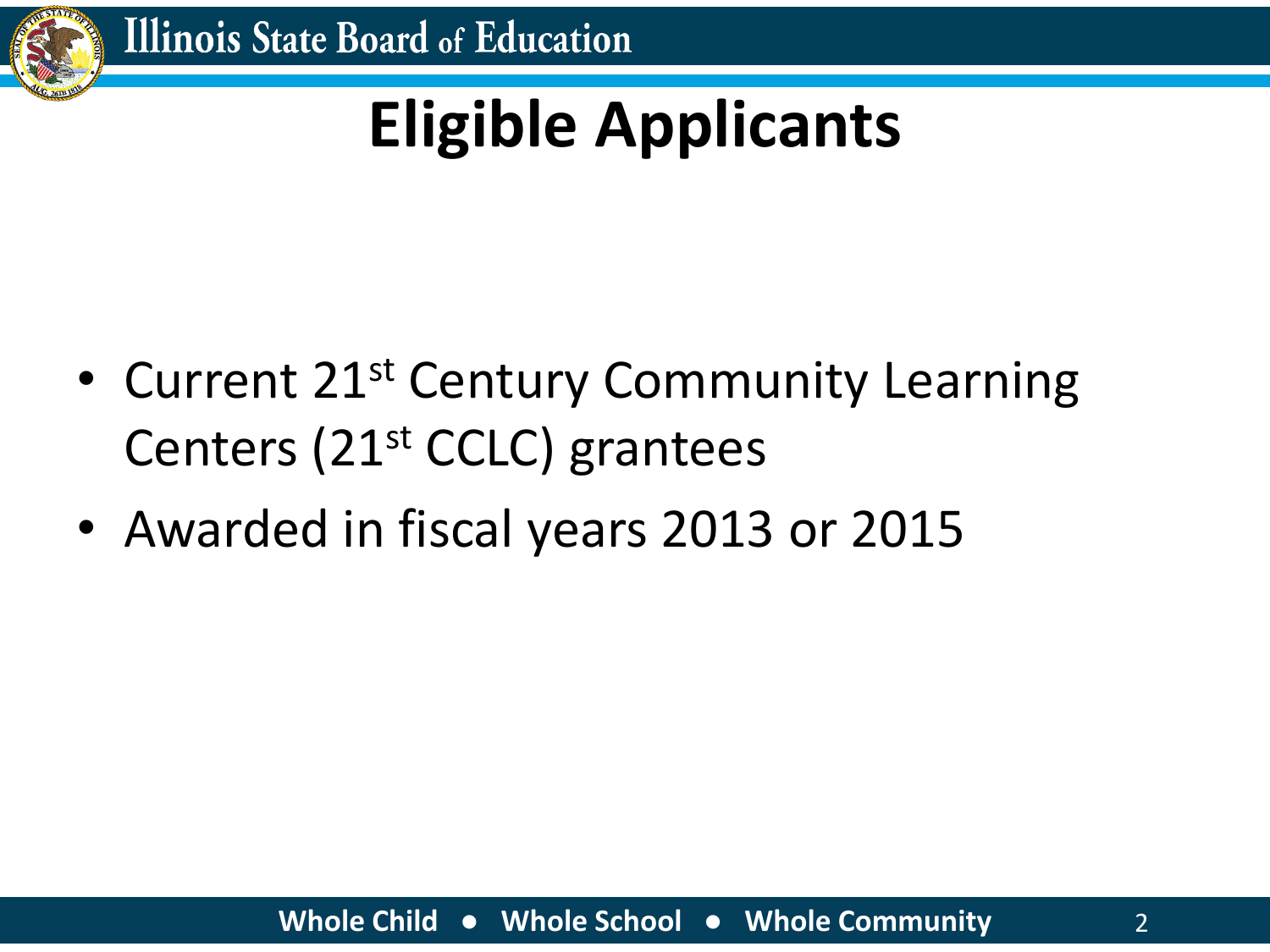

### **Joint Applications**

- Two eligible entities
- Administrative agent must be designated
- Original signature of authorized representative for joint application is required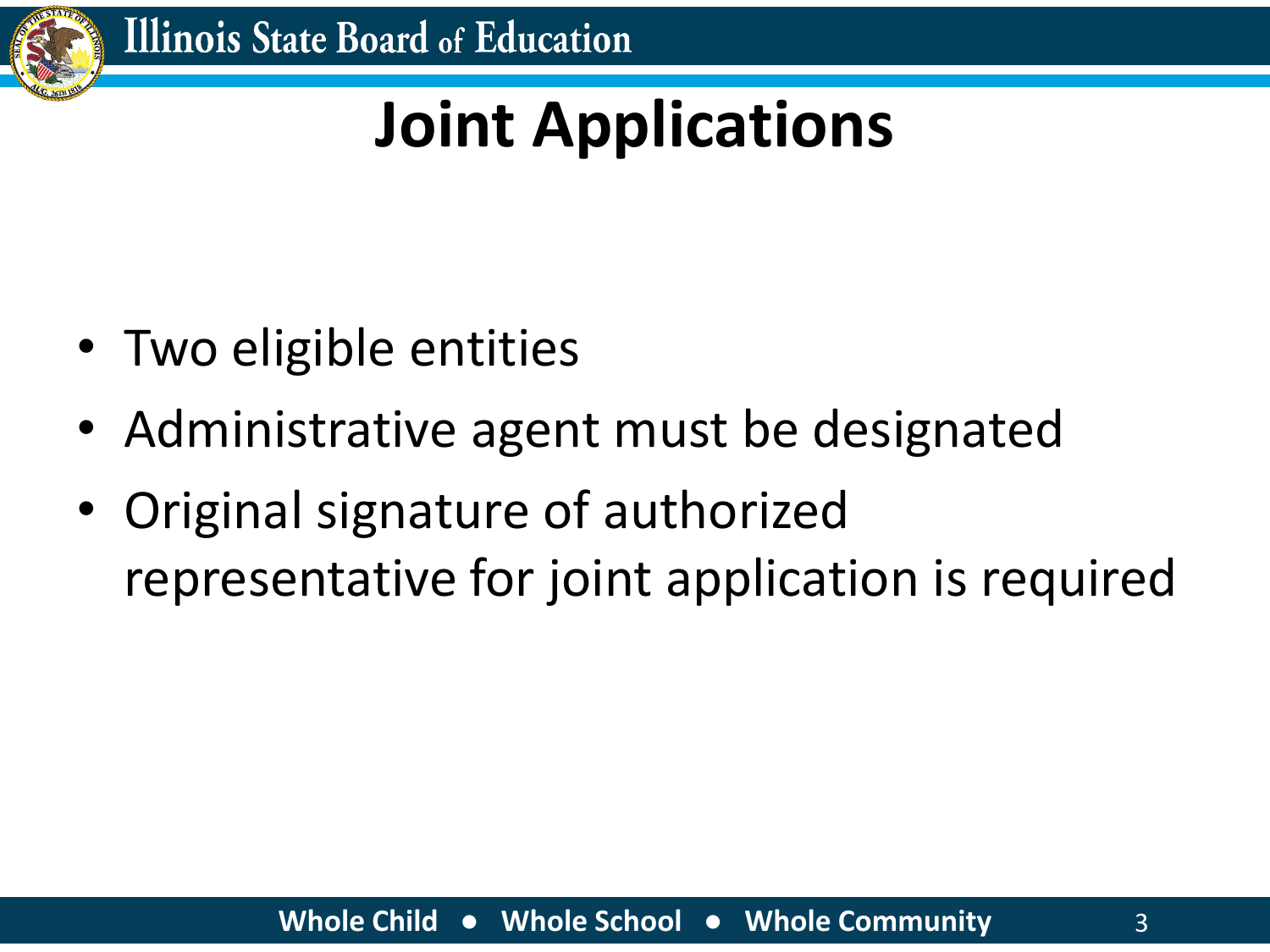

# **State of Illinois Grant Accountability and Transparency Act (GATA)**

- Pre-award requirements must be completed before applying for an FY 2019 grant
- Includes completion of:
	- Grantee Registration
	- Grantee Pre-qualification
	- Fiscal and Administrative Risk Assessment (ICQ) through GATA Web Portal
	- Completion of a Programmatic Risk Assessment through the ISBE Web Application Security (IWAS) system when it becomes available
	- Illinois GATA Web Portal

[http://www.Illinois.gov/sites/GATA/Grantee/Pages/default.aspx](https://www2.illinois.gov/sites/GATA/grantee/pages/default.aspx)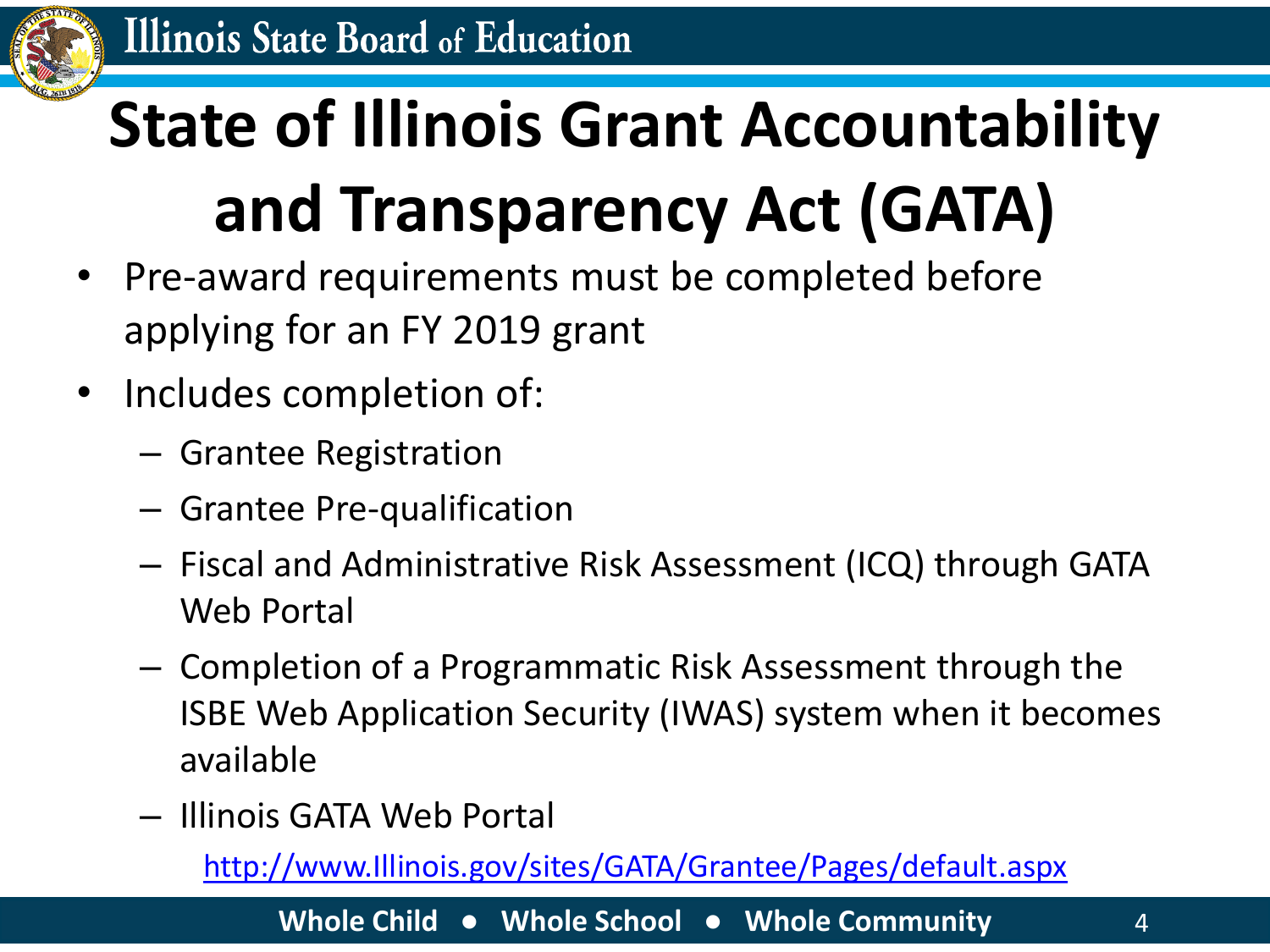

#### **Grant Award**

- \$300,000 available
- Amount of award may be up to \$150,000 per year
- Cost sharing or matching is not required
- At least one, but no more than two applicants will be awarded
- One application per applicant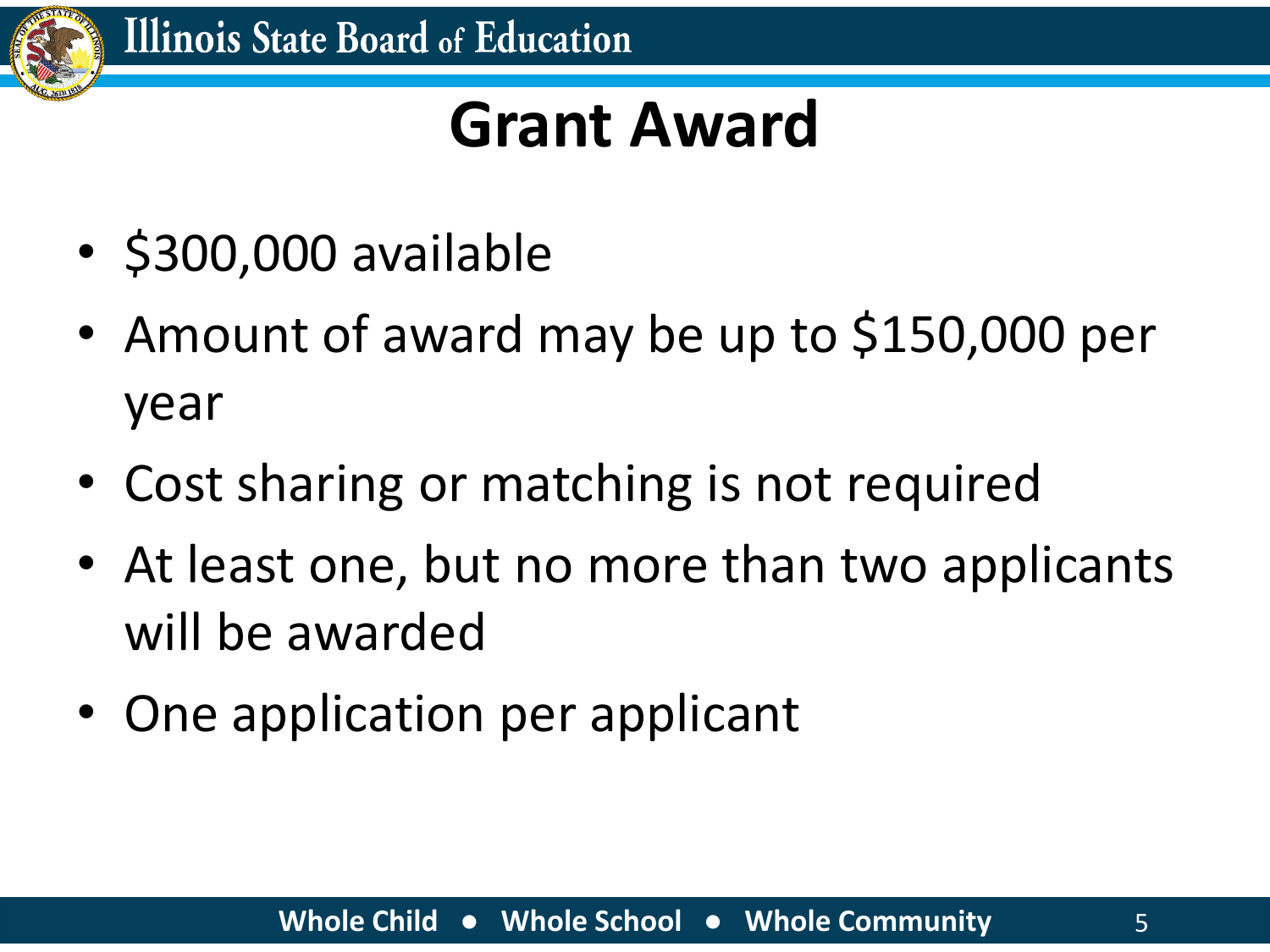

### **Grant Period**

- Two year period
- Begin September 1, 2018, until June 30, 2019
- Available for fiscal years 2019 and 2020

• Funding in the subsequent years will be contingent upon a sufficient appropriation for the program and satisfactory progress in the preceding grant period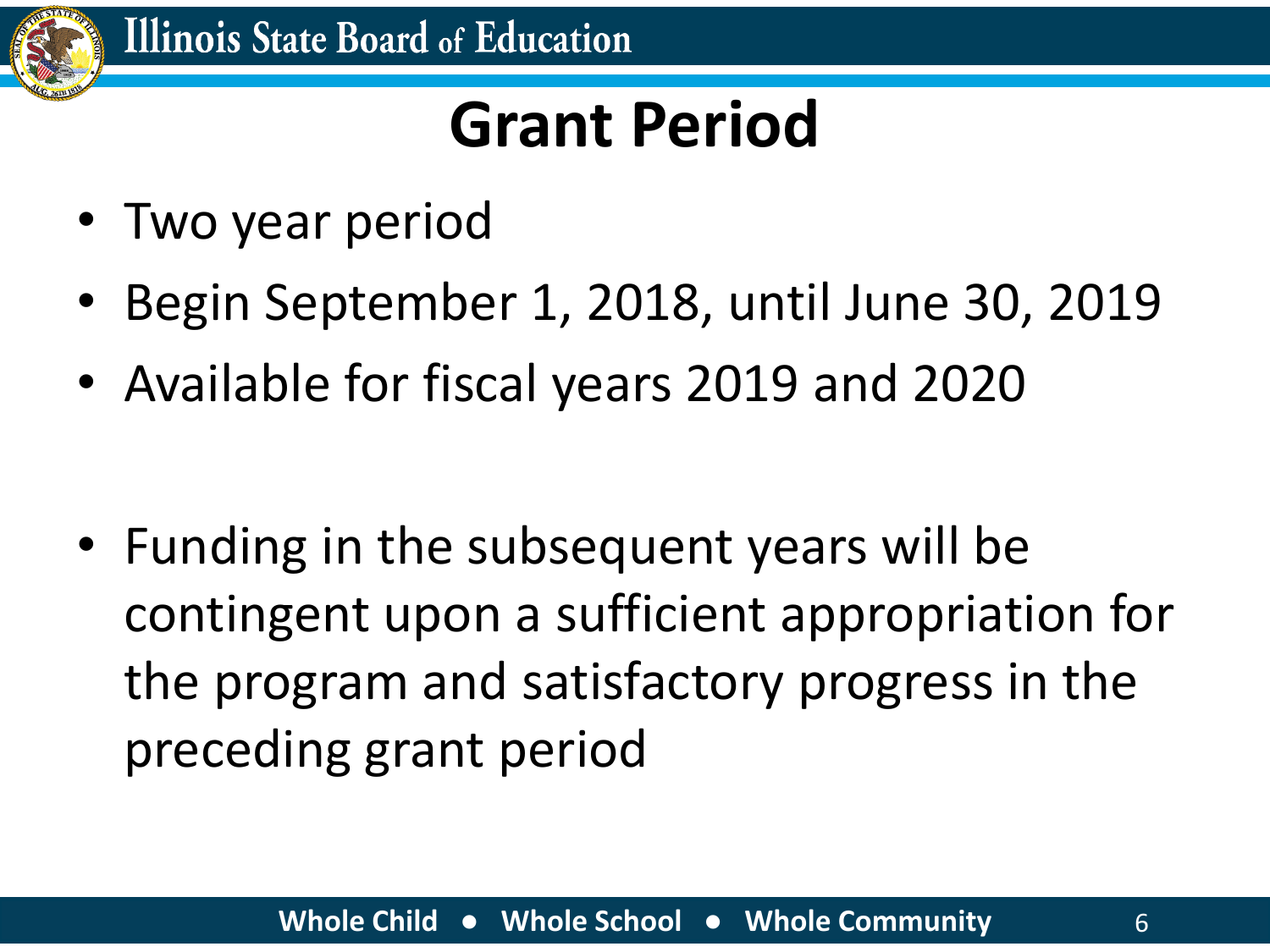

### **Application Deadline**

- Documents in the original proposal must bear original signatures of the official(s) authorized to act on behalf of the applicant
- Applications must be received by **3 p.m. CDT on July 31, 2018**
- No late proposals accepted
- Mail the original application plus three paper copies and one electronic copy provided on separate USB flash drive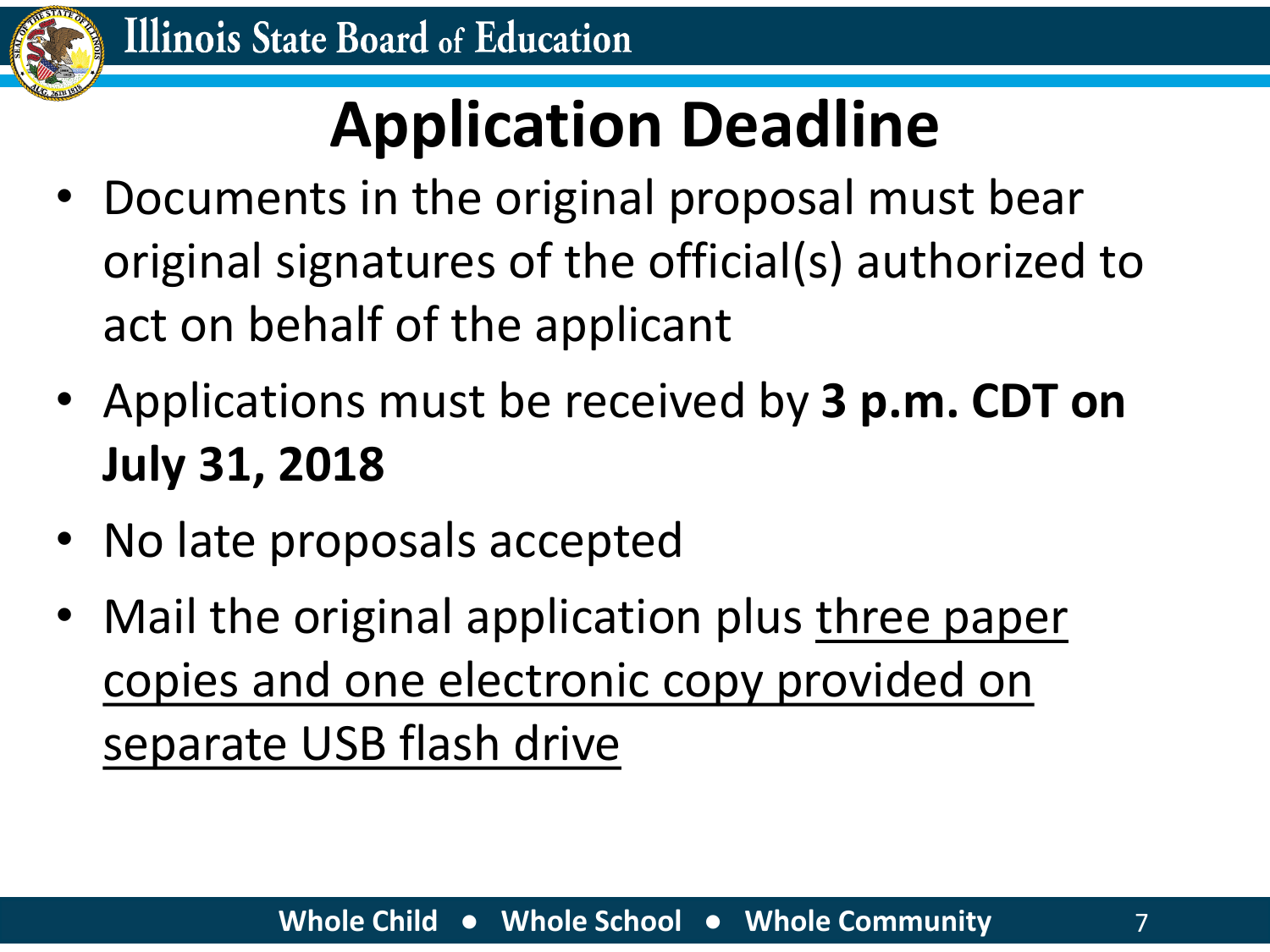

### **Application Deadline**

- Electronic Submission
	- Scanned into PDF with all supporting documents and required signatures
	- ISBE Attachment Manager is found at <https://sec1.isbe.net/attachmgr/default.aspx>
	- Choose Grantham, Shayla from the drop down menu in Receiver Information
	- Submit the application using the button at the bottom of the page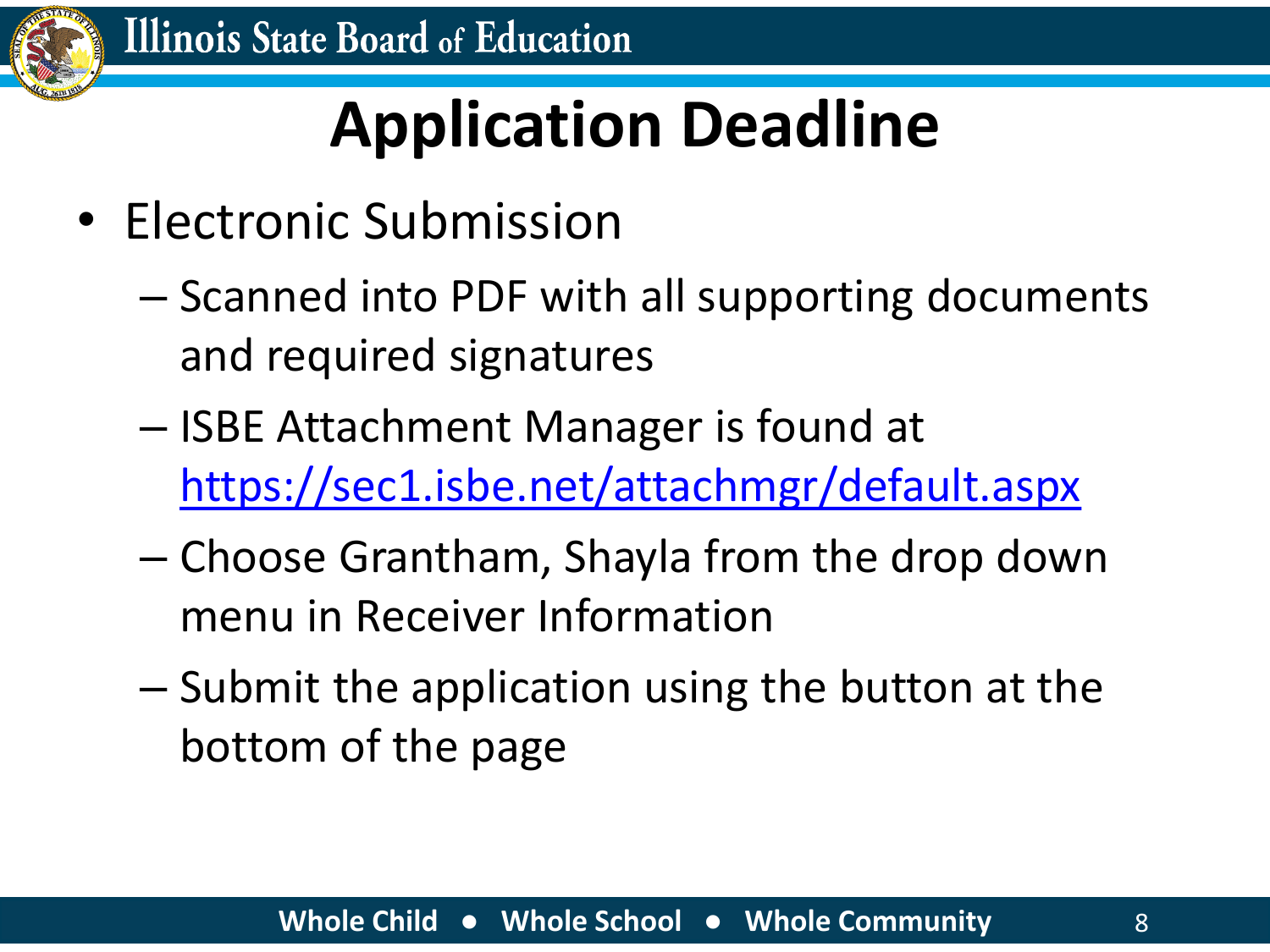

### **Grant Award Notice**

- Successful applicants will receive a Notice of State Award (NOSA) from the State Superintendent via e-mail or US Postal Service approximately 90 days after the application deadline
- NOSA must be signed and returned
- Monies spent prior to programmatic approval are done so at the applicant's own risk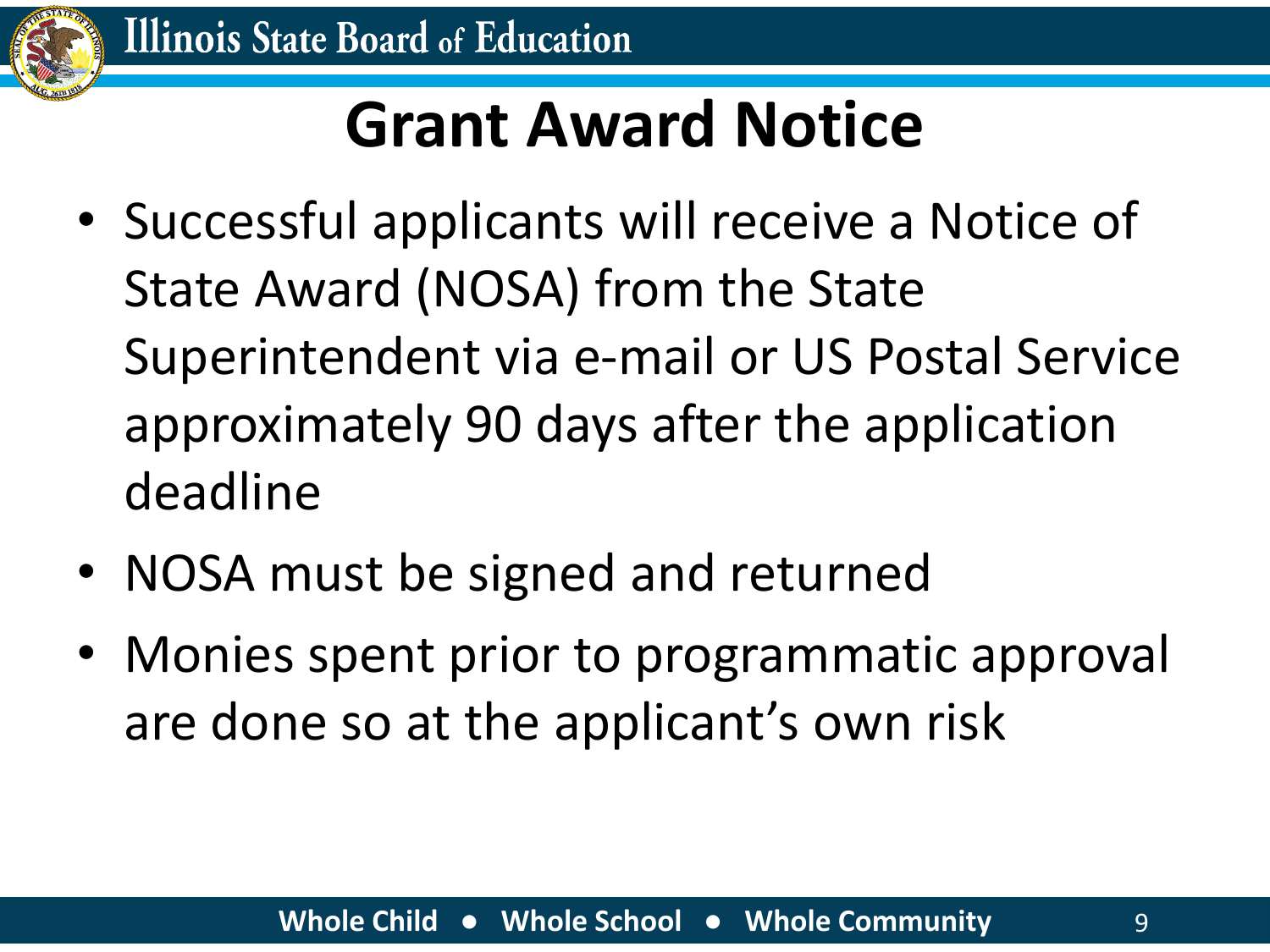

### **Program Purpose**

The Collaboration for Healthy and Thriving Students Grant Program is an initiative that supports 21<sup>st</sup> CCLC programs in an effort to provide opportunities for communities to establish or expand activities in community learning centers that enhance the integration of after-school community services and better align resources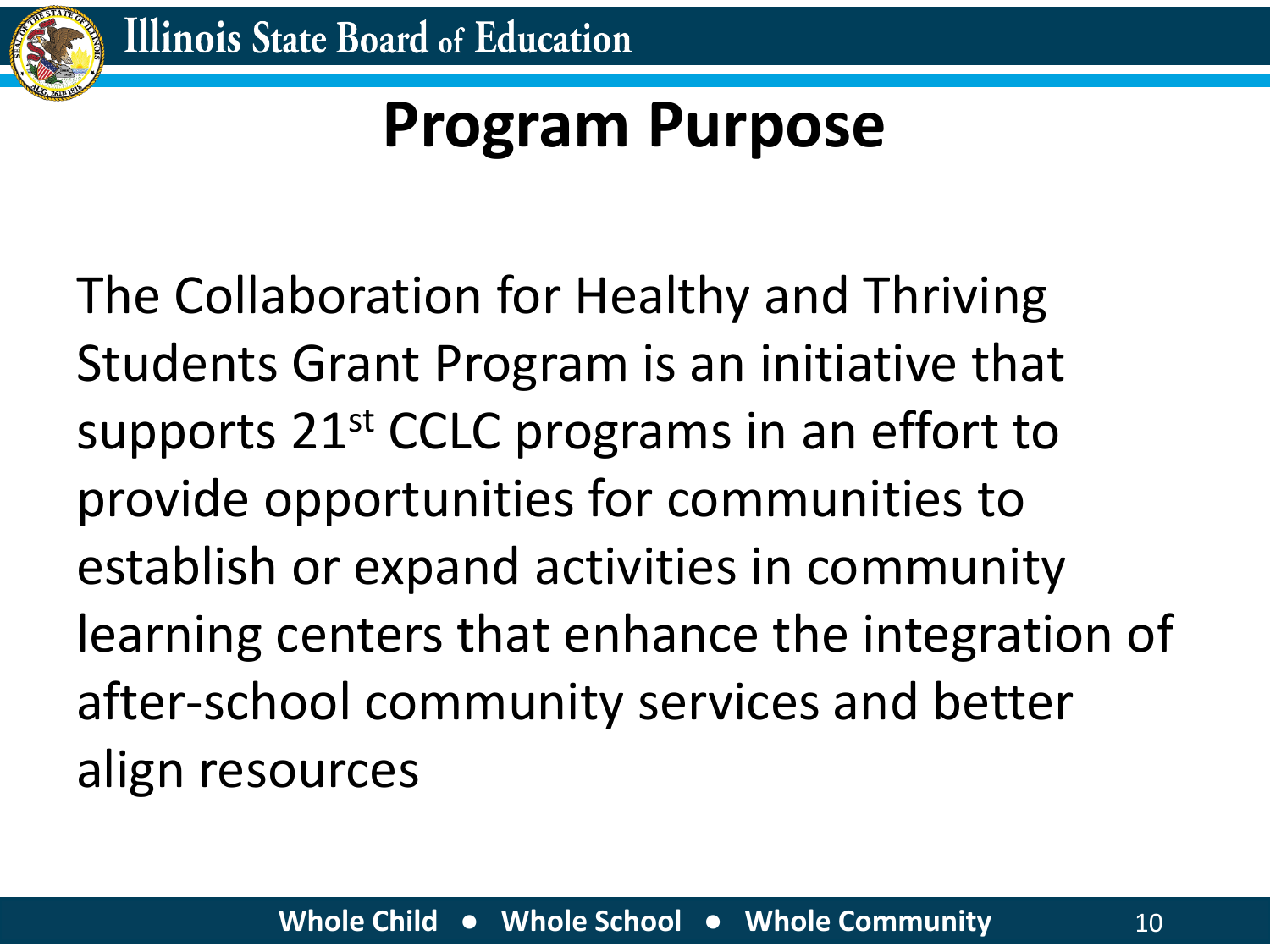

#### **Program Purpose**

The Collaboration for Healthy and Thriving Students Grant Program supports the purposes of 21<sup>st</sup> CCLC by:

- Provide opportunities for academic enrichment, including providing tutorial services to help students (particularly students who attend lowperforming schools), to meet the challenging state academic standards
- Offer students a broad array of additional services, programs, and activities, such as youth development activities, service learning, nutrition, etc.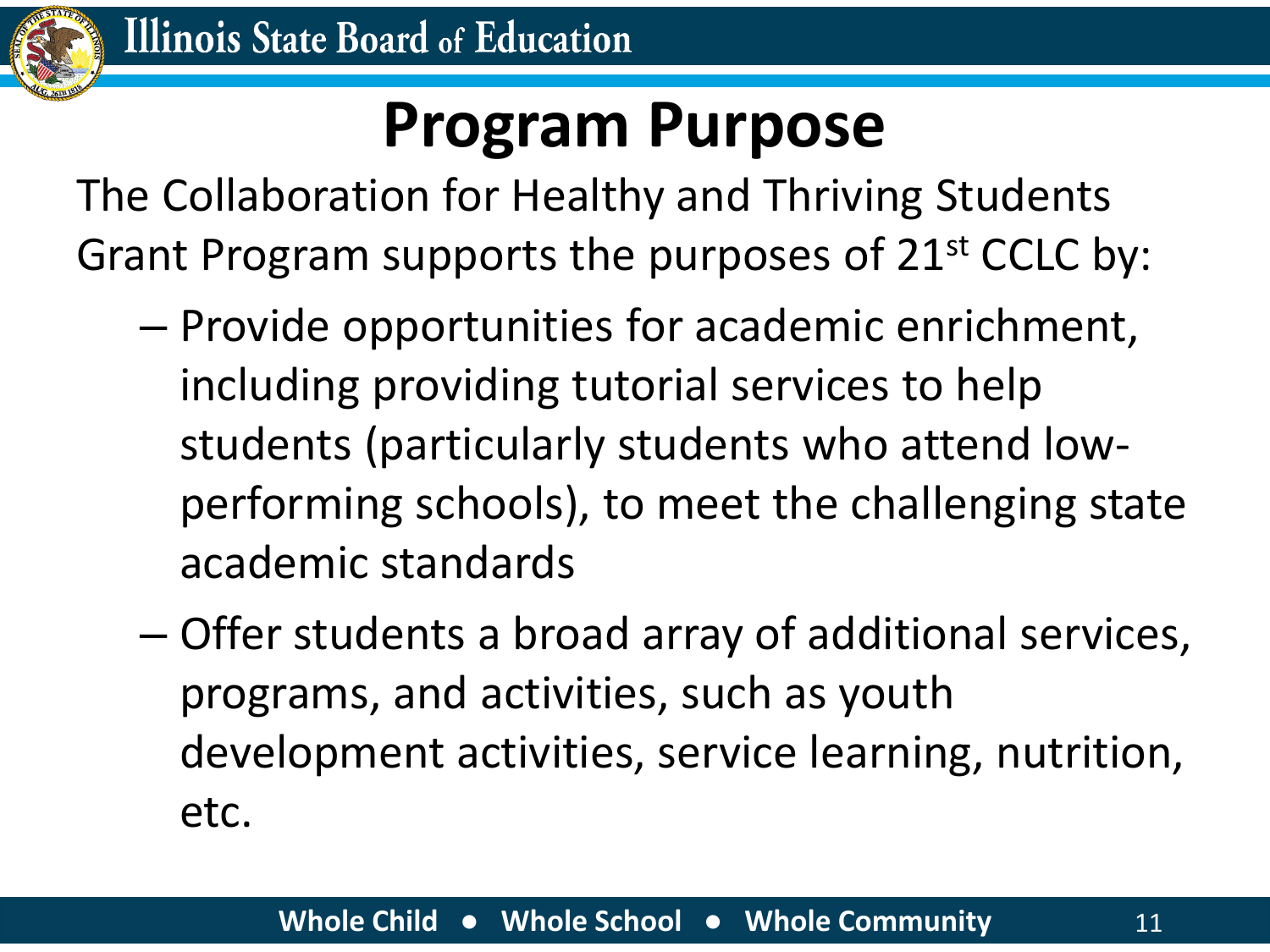![](_page_11_Picture_0.jpeg)

### **Program Purpose**

– Offer families of students served by community learning centers opportunities for active and meaningful engagement in their children's education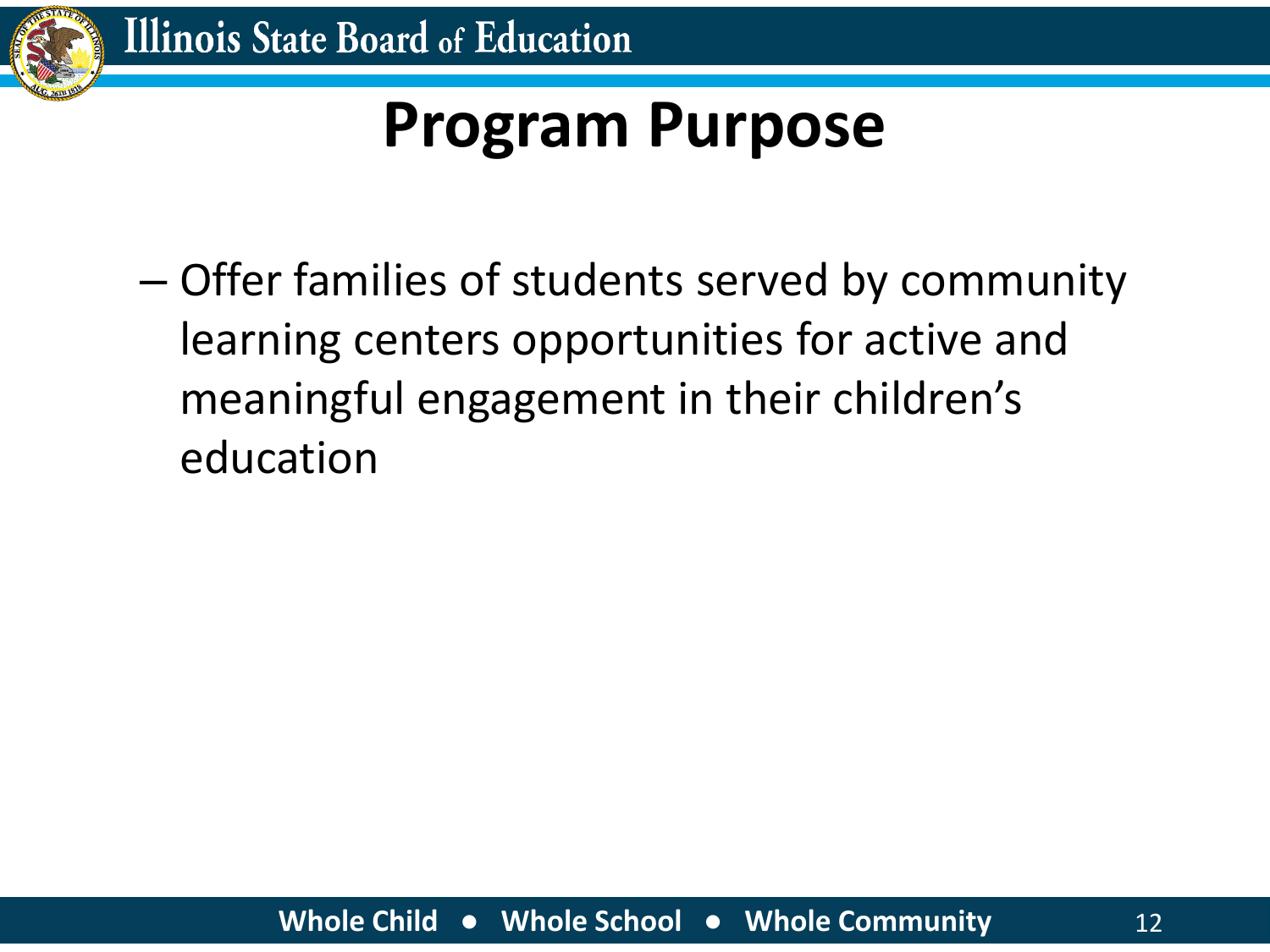![](_page_12_Picture_0.jpeg)

### **Program Description**

The Collaboration for Healthy and Thriving Students Grant Program is a commitment to support the whole child by integrating cognitive growth, social-emotional learning, and physical well-being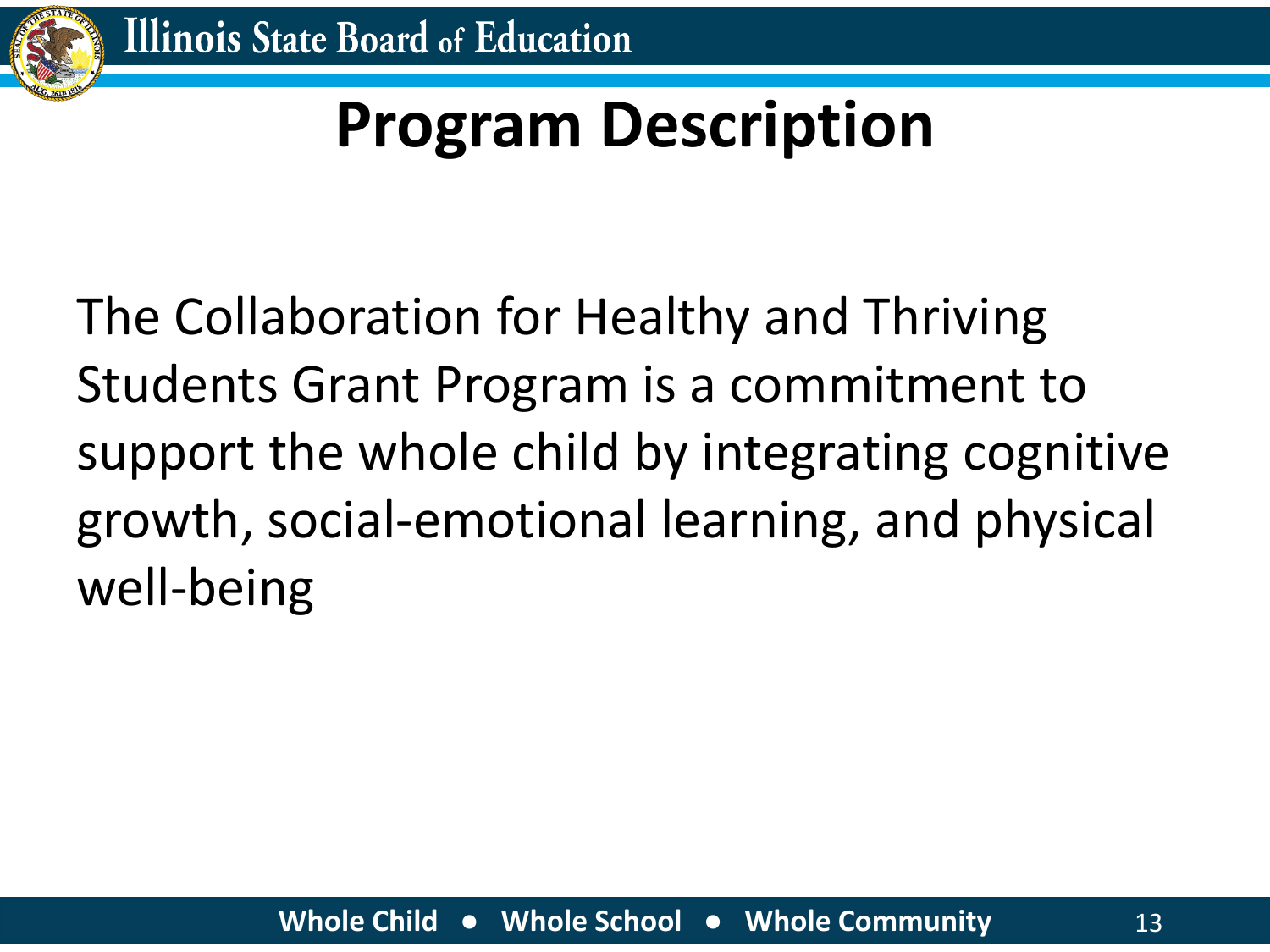![](_page_13_Picture_0.jpeg)

### **Program Background/History**

ISBE and Department of Human Services (DHS) recognize that students have interconnected learning environments that require partnering to better serve the needs of the whole child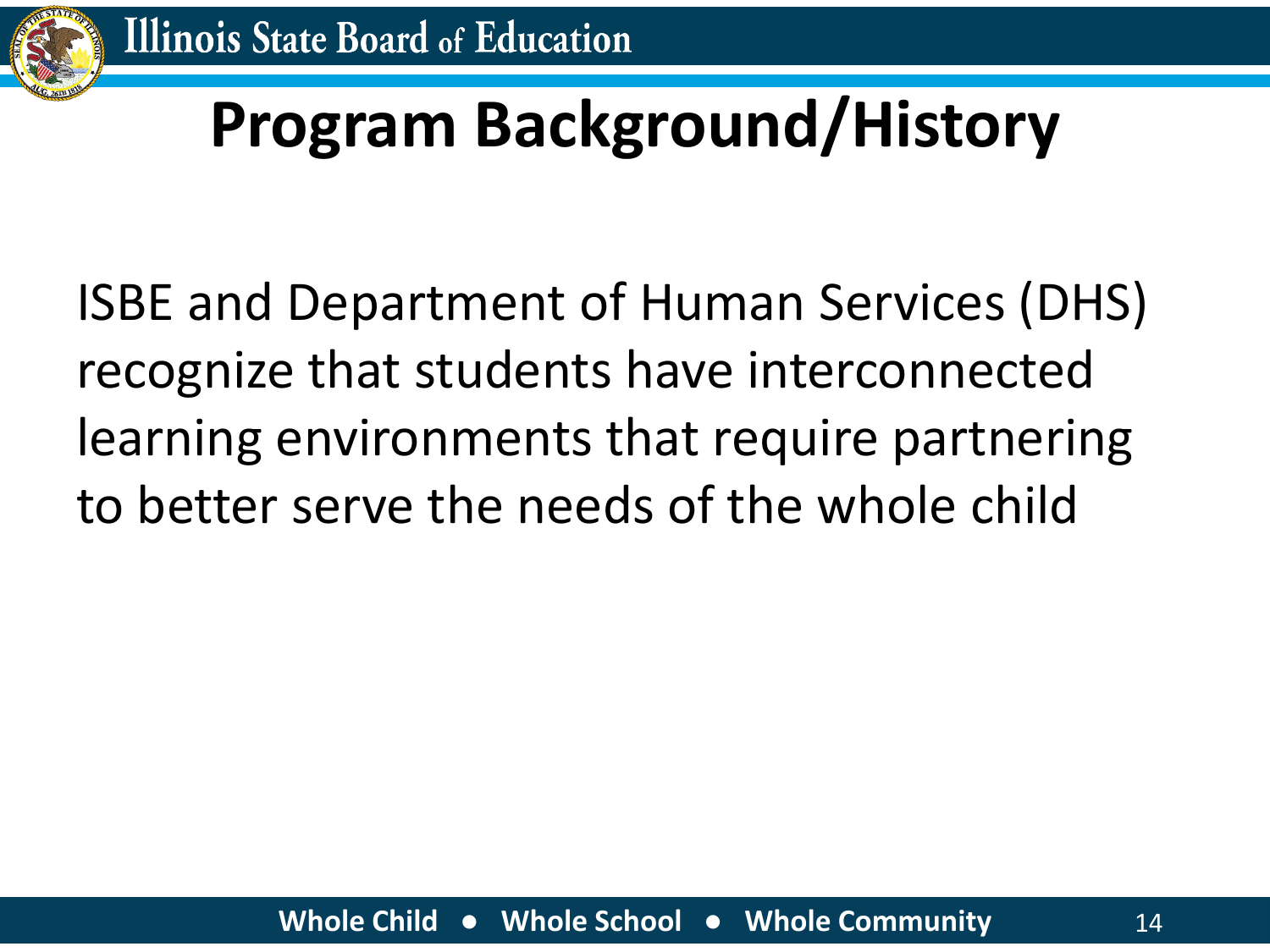![](_page_14_Picture_0.jpeg)

### **Program Objectives**

- Commitment to the Whole Child
- Family Engagement
- Community of Practice
- Third Grade Literacy
- Collaborative Partnerships
- Maximize and Leverage Resources
- Commitment to Quality Indicators and Outcomes
- Sustainability
- **Equity**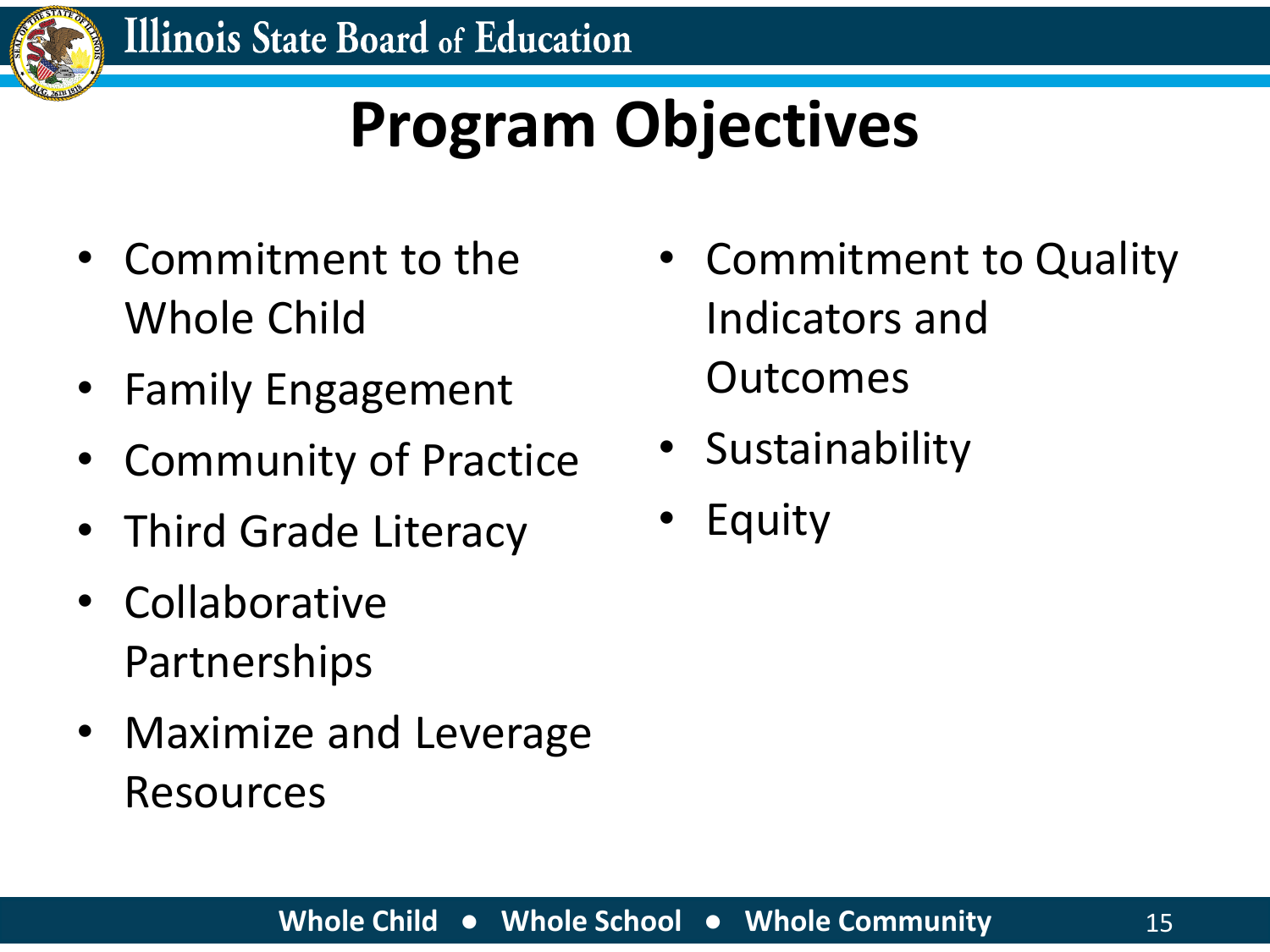![](_page_15_Picture_0.jpeg)

### **Proposed Activities**

- Based on program objectives
- Arts and Music
- Tutoring
- Accelerated education activities
- Career and Technical Education
- Entrepreneurial Education
- Drug and violence prevention programs
- Technology programs
- Mentoring
- Nutrition
- Mental Health Services
- Adult Education
- Please refer to pages 5 and 6 of the RFP for more activities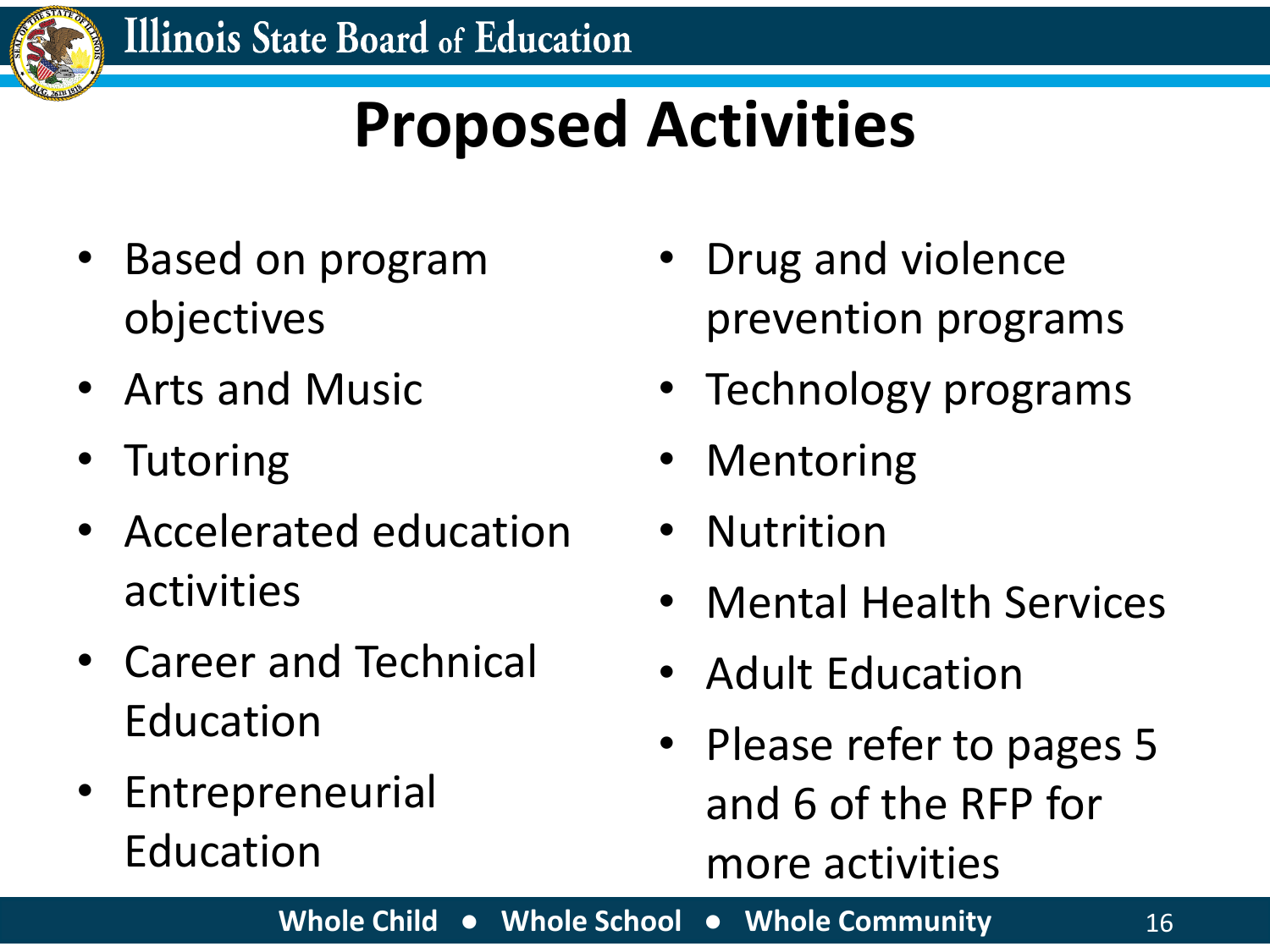![](_page_16_Picture_0.jpeg)

#### **Performance Measures**

- 10% increase in proficiency and growth in core academic areas for 10% of regular program participants
- 10% higher attendance rates
- 10% increase in graduation rates
- One (1) offering of college and career ready skills
- 10% improvement in measures such as chronic absenteeism, disciplinary actions, violence
- 100% increase in programmatic goals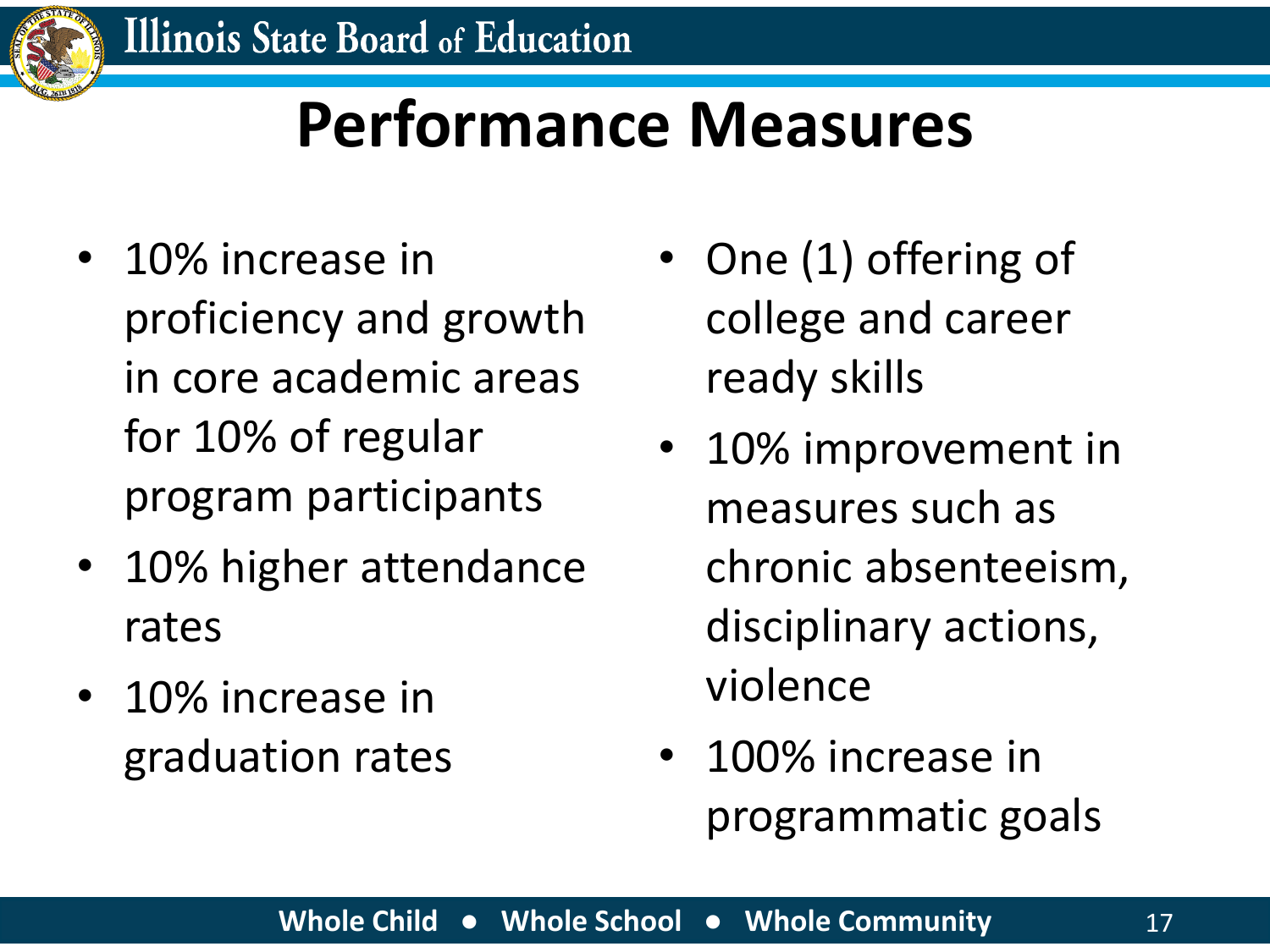![](_page_17_Picture_0.jpeg)

#### **Targets**

- Two (2) opportunities for families to be engaged
- Monthly coordination and collaboration meetings
- 2.5% quarterly increases in proficiency and growth
- 2.5% quarterly higher attendance rates, homework completion
- 2.5% improvement in measures such as chronic absenteeism, disciplinary actions, violence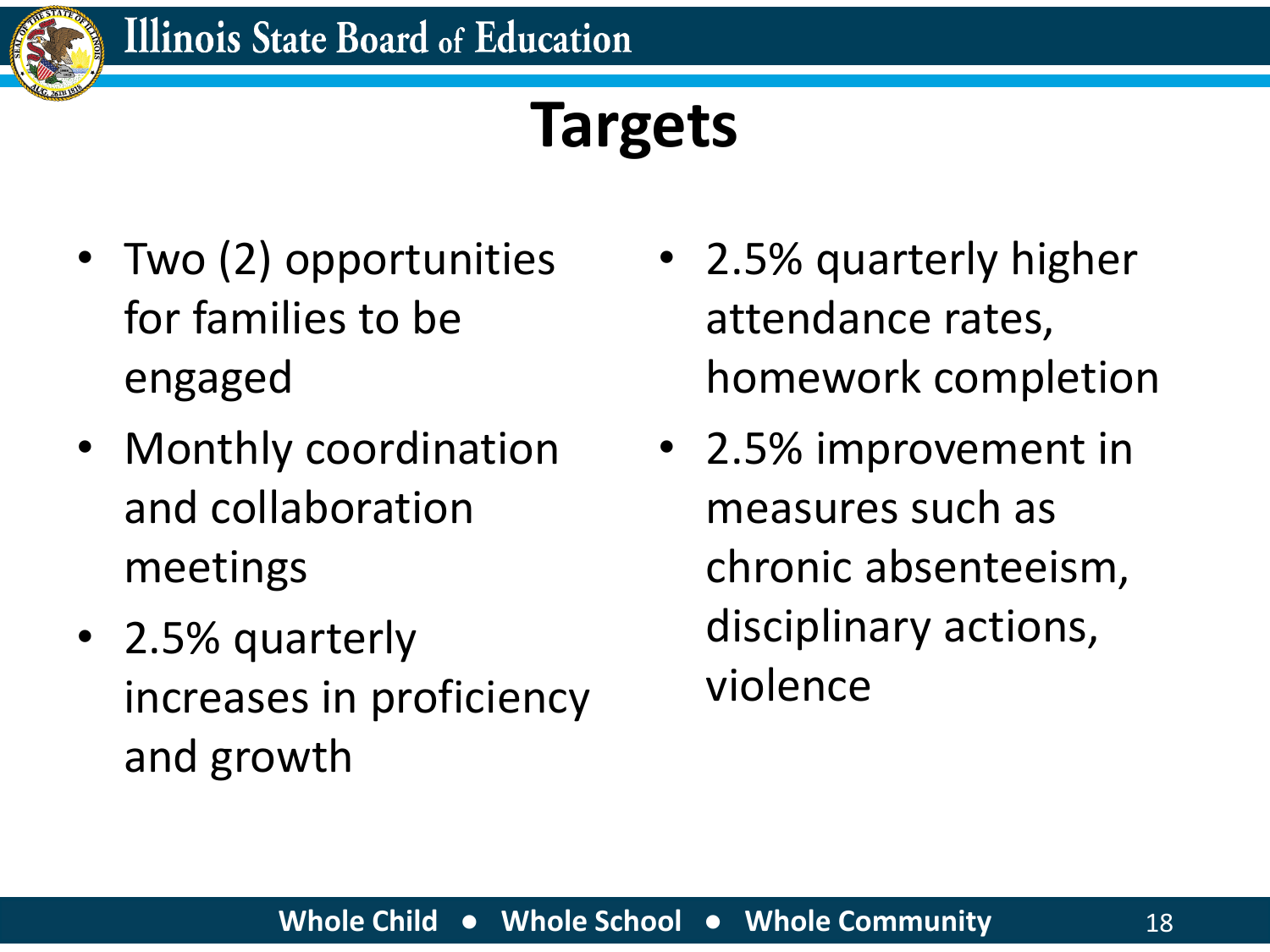![](_page_18_Picture_0.jpeg)

#### **Performance Standards**

#### 5% growth in core academic areas

#### 5% annual higher attendance rates or increased homework completion rates

5% annual growth in graduation rates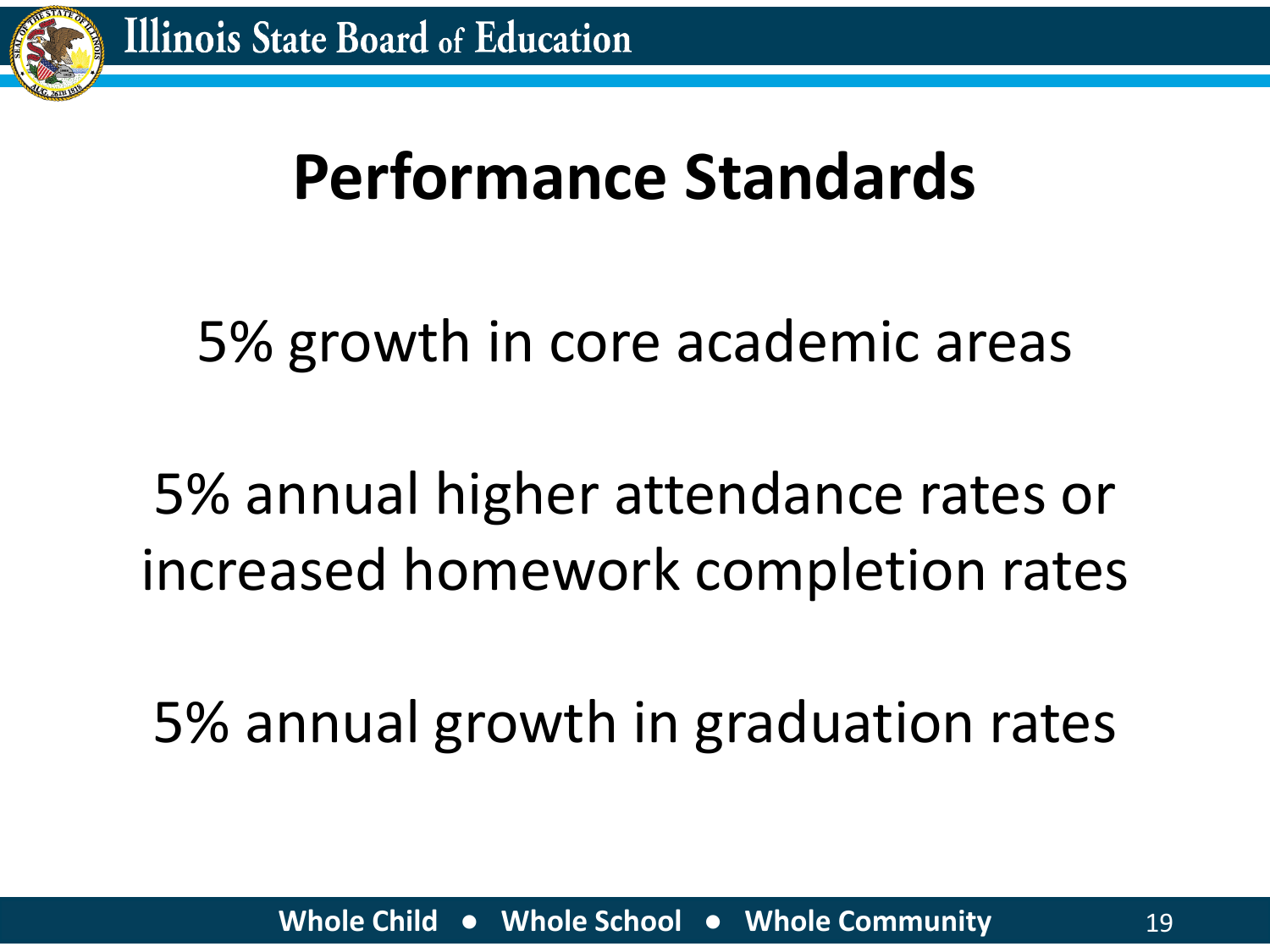![](_page_19_Picture_0.jpeg)

### **Deliverables and Milestones**

- Completion of annual evaluation
- Quarterly reports that include:
	- Increase in proficiency and growth
	- Higher attendance rates
	- College and Career ready skills
	- Improvements in chronic absenteeism, disciplinary actions, violence
	- Family Engagement
	- Enrichment services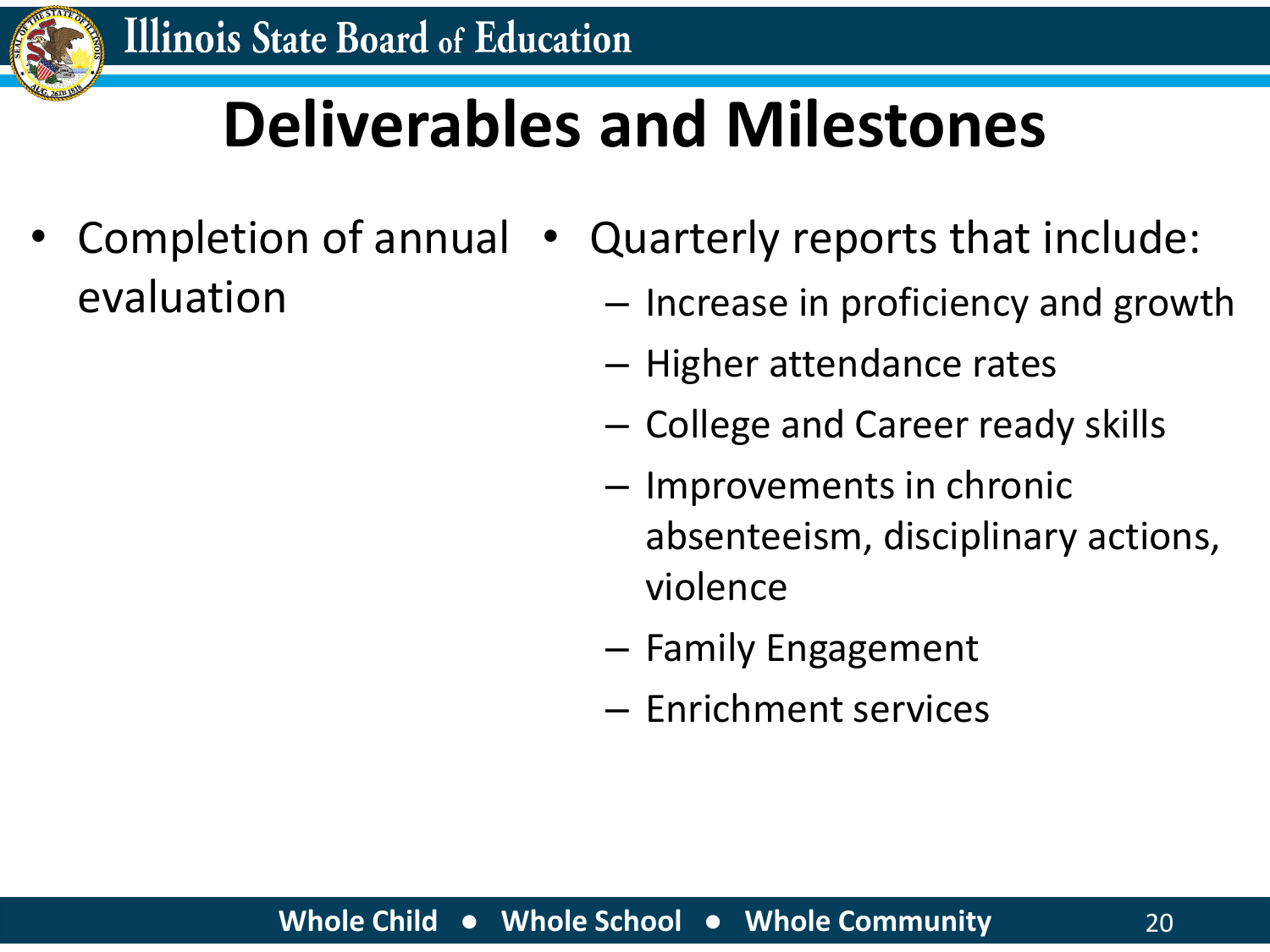![](_page_20_Picture_0.jpeg)

## **Funding**

- State and Federal Grant [Administration Policy,](https://www.isbe.net/Documents/fiscal_procedure_handbk.pdf#search=fiscal%20handbook)  Fiscal, Requirements and Procedures Handbook
- 23 Illinois [Administrative Code](https://www.isbe.net/Documents/100ARK.pdf#search=23%20illinois) 100 (Requirements for Accounting, Budgeting, Financial Reporting, and Auditing)
- No cost sharing or matching required
- Indirect cost rate may be used
- Budget must be included
- See page 4 for allowable use of funds
- Lobbying is not allowed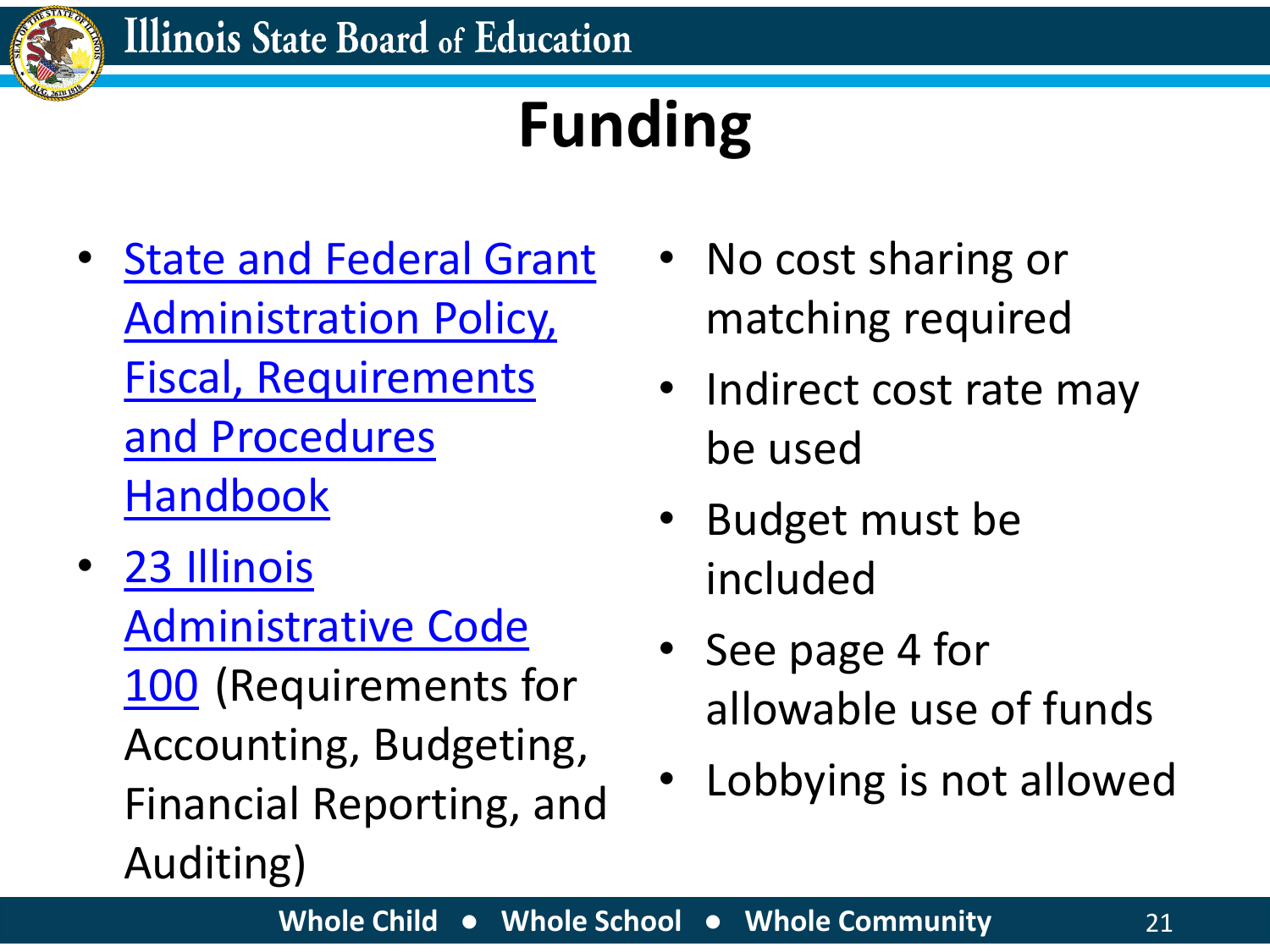![](_page_21_Picture_0.jpeg)

#### **Attachment 1**

- Include the following:
	- Entity name
	- Address
	- Telephone
	- Fax
	- Email
	- Name and Telephone of contact
	- Federal Employer Identification Number
- DUNS number
- SAM Cage Code
- All other information
- Must include original signature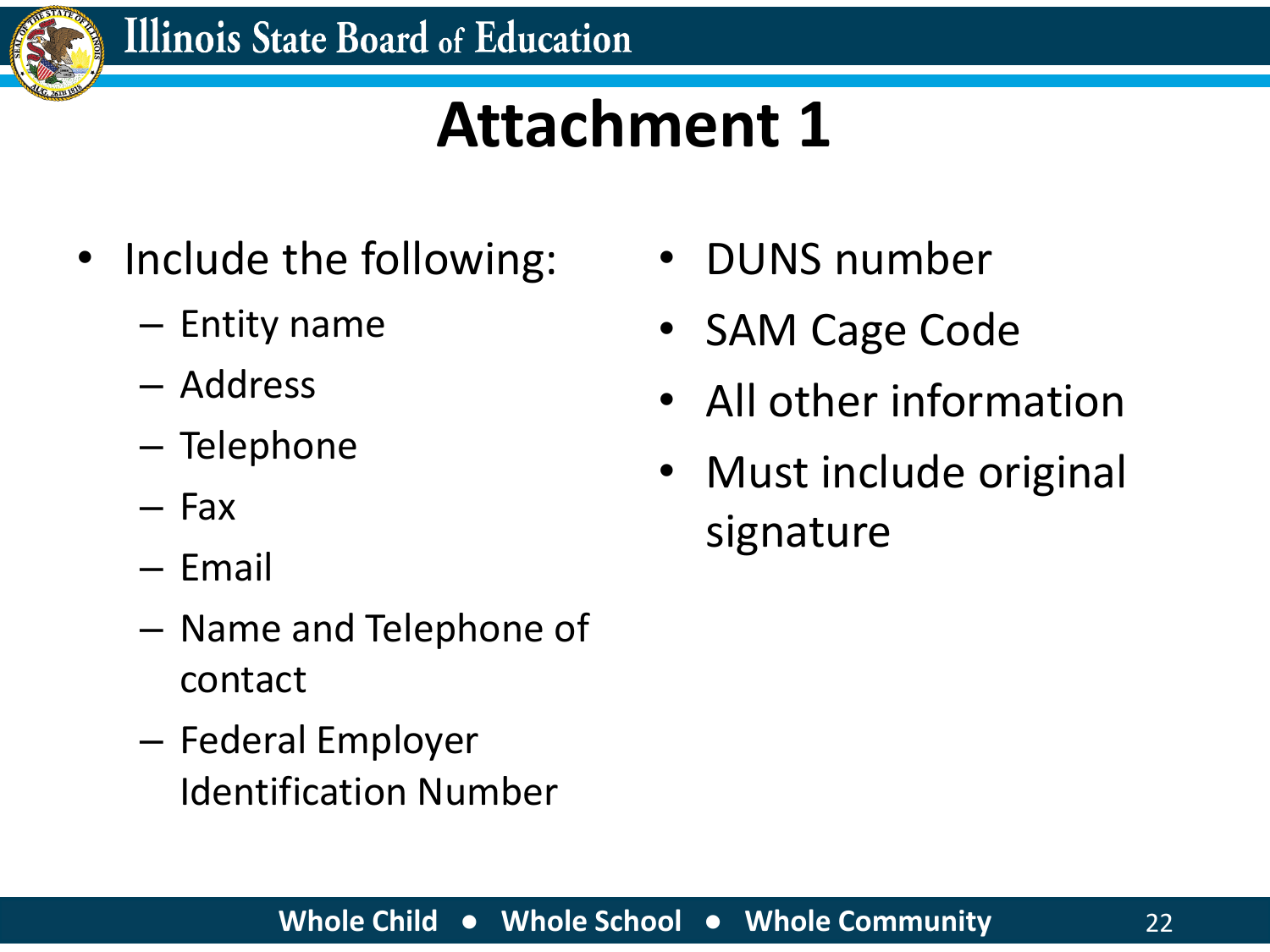![](_page_22_Picture_0.jpeg)

### **Attachment 2**

- Include Applicant Name and RCDT Code
- Complete section for Joint Applicant
- Include total number of proposed sites
- Total number of school districts and community partners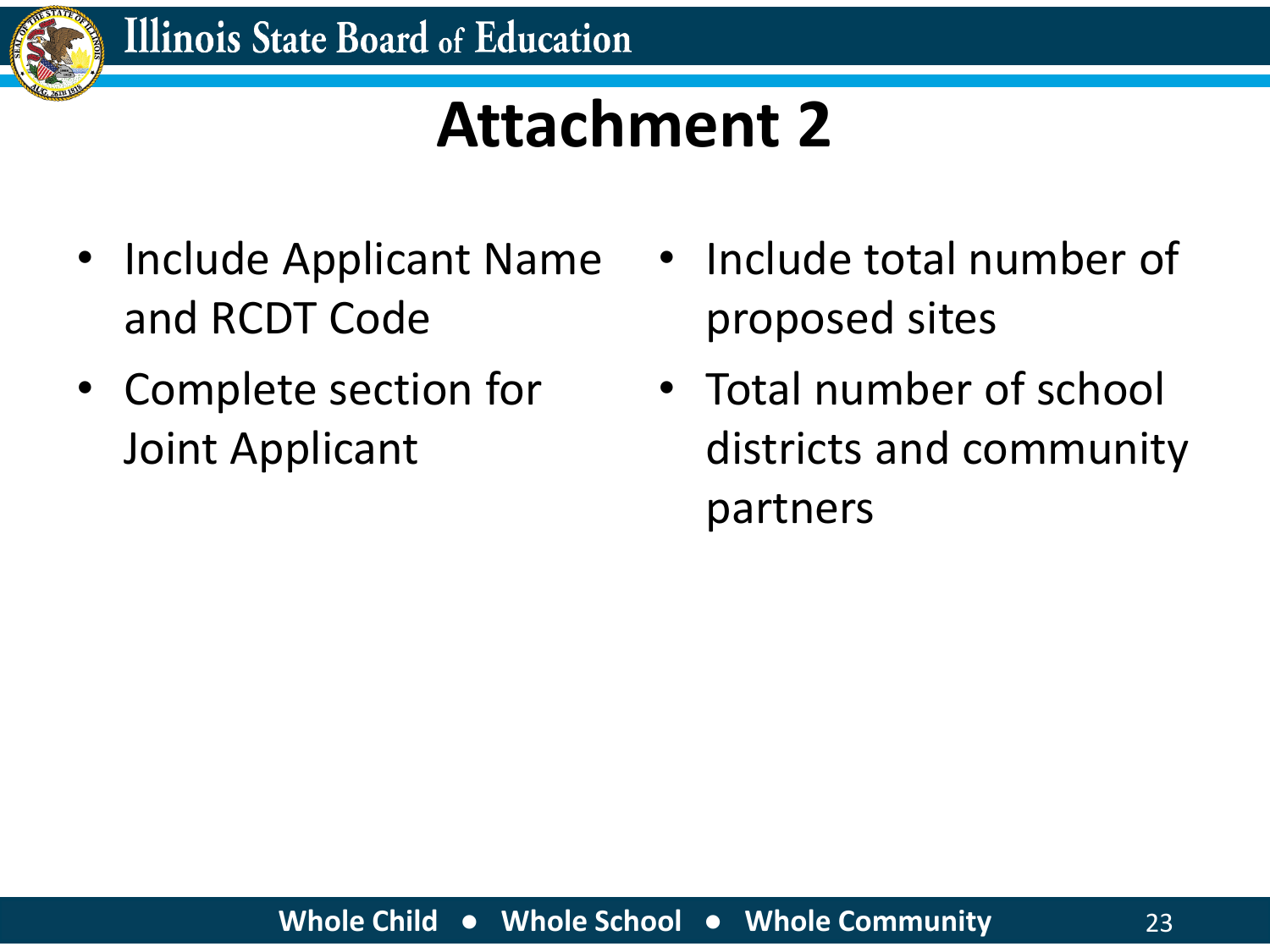![](_page_23_Picture_0.jpeg)

#### **Attachments 3-9**

- Complete Applicant Name and RCDT Code
- Limited to two (2) pages
- Follow directions as listed on attachment
- Include any MOUs with Attachment 6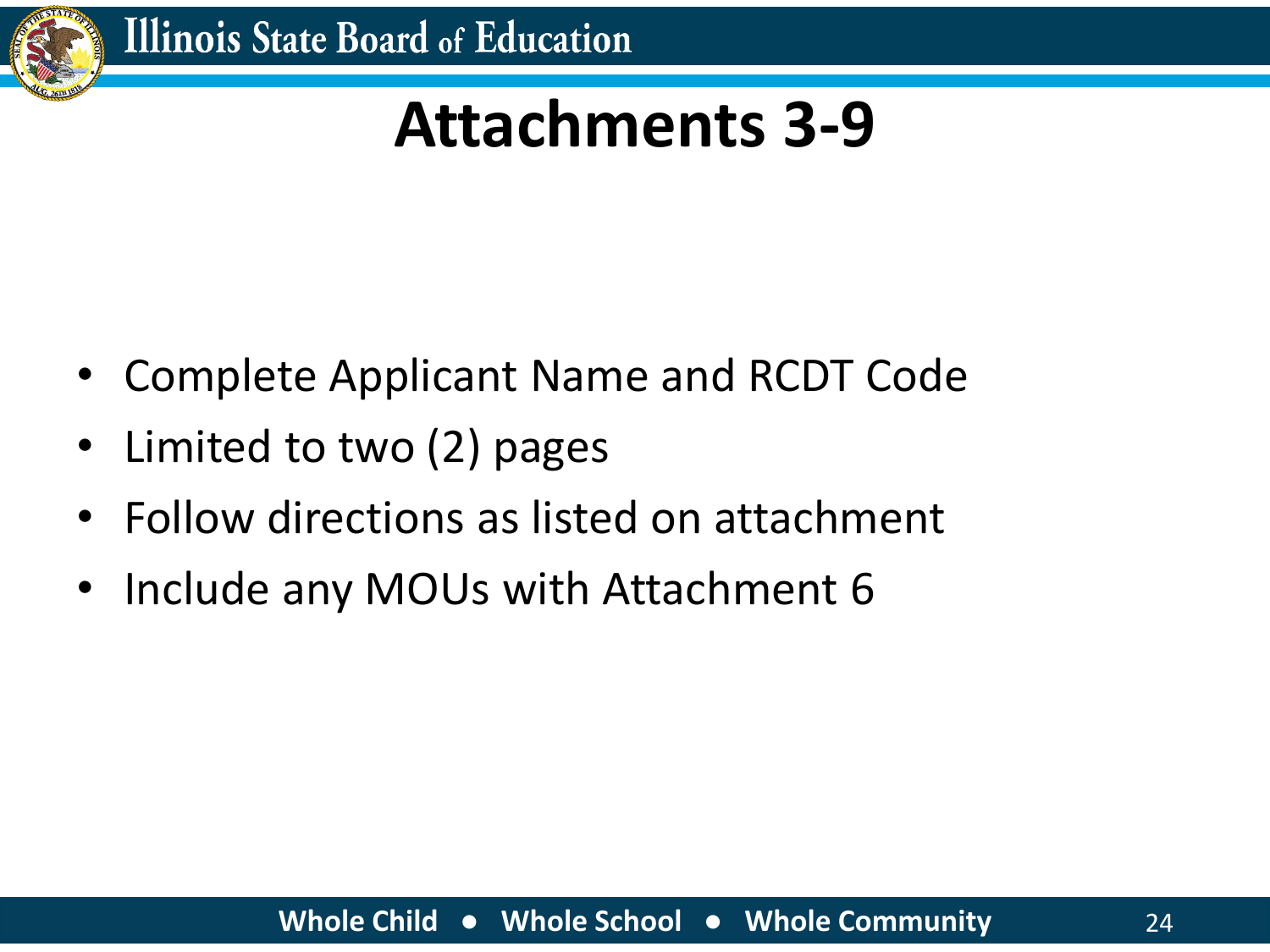![](_page_24_Picture_0.jpeg)

#### **Attachments 10-10A**

- Complete all information at the top
- Please refer to the State and Federal Grant Administration Policy, [Fiscal Requirements and](https://www.isbe.net/Documents/fiscal_procedure_handbk.pdf#search=fiscal) Procedures handbook
- Double check all calculations

• Original signature of authorized official required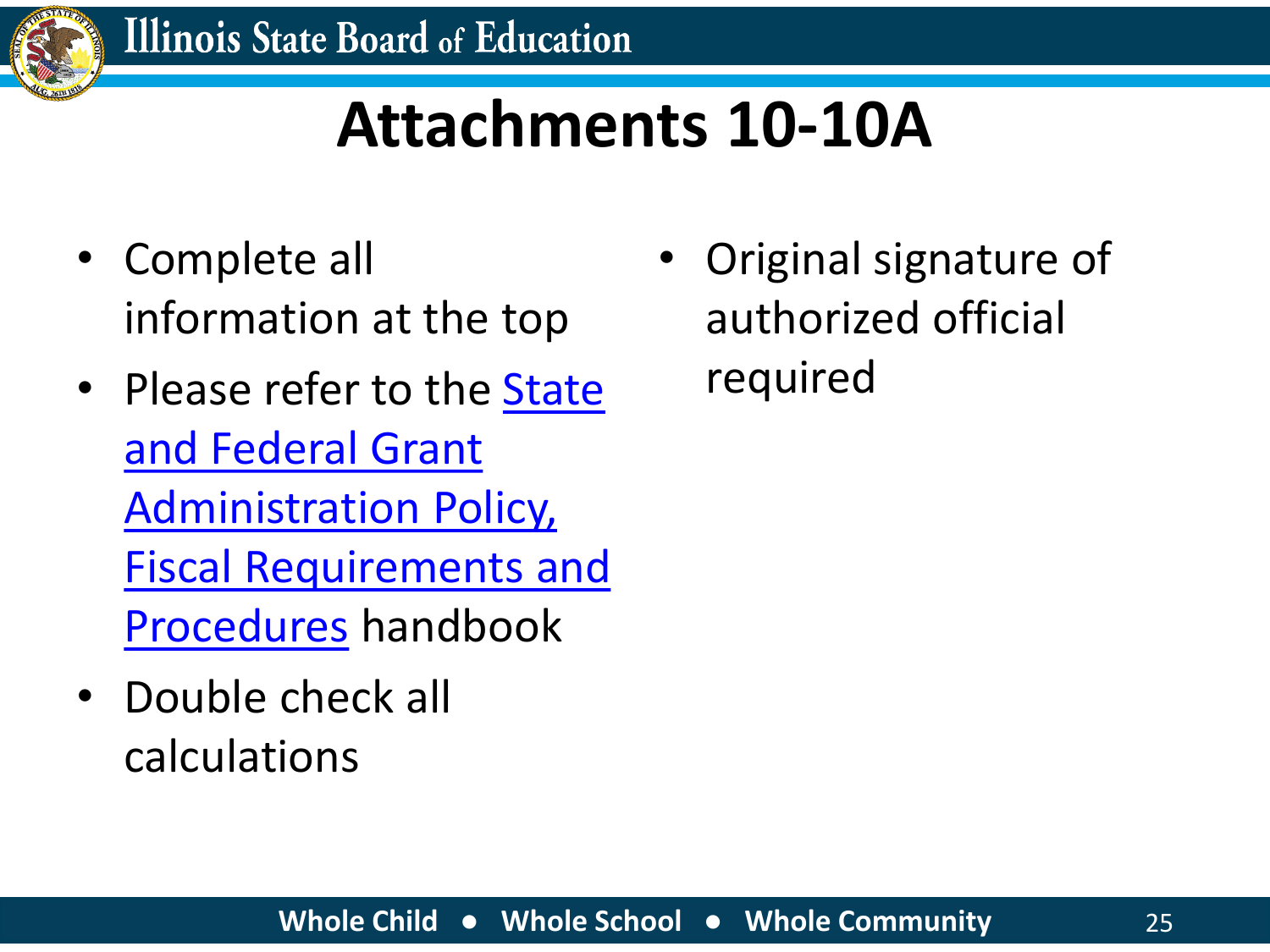![](_page_25_Picture_0.jpeg)

#### **Attachments 11-15**

- Check boxes as appropriate
- Original signatures required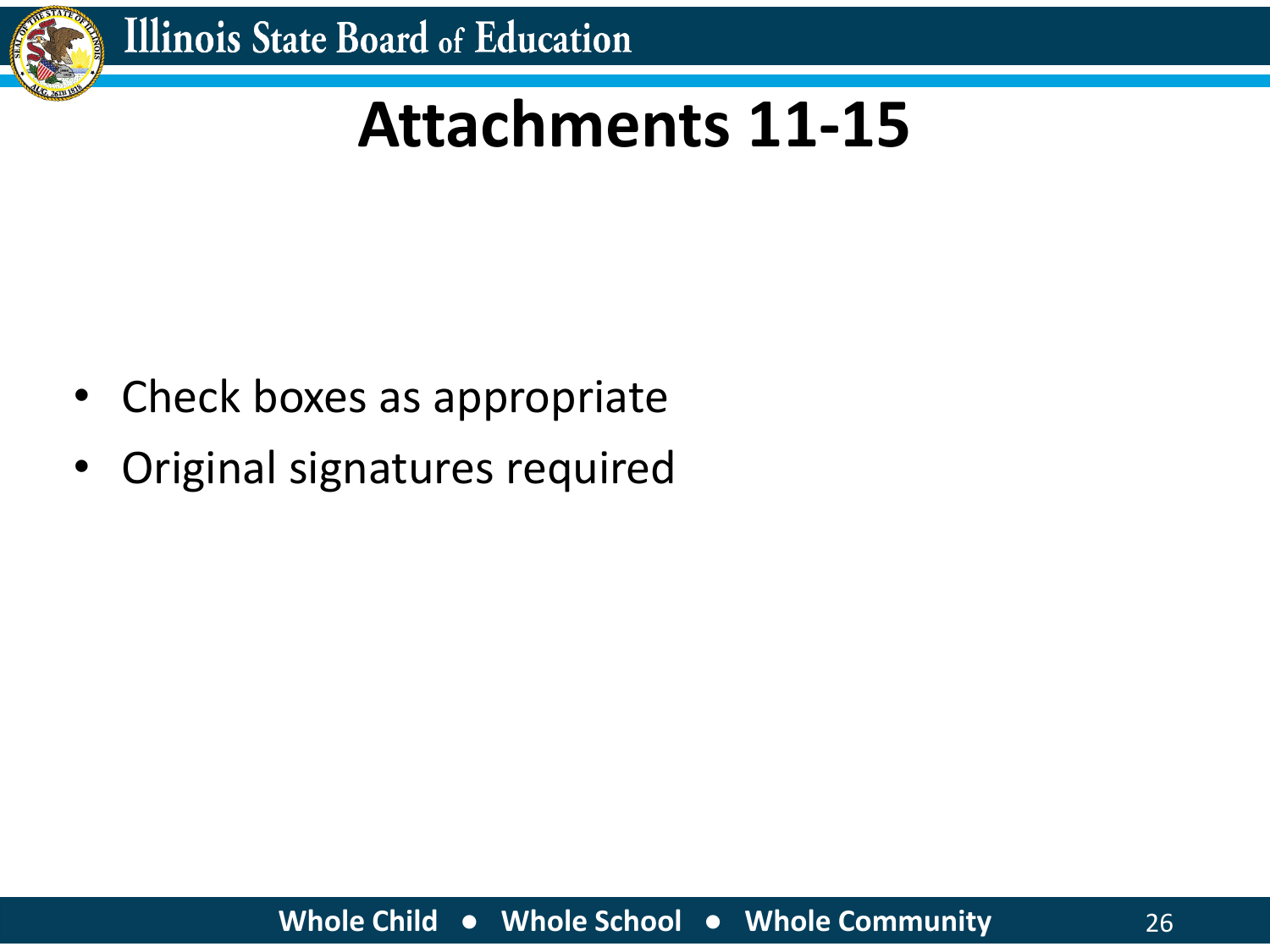![](_page_26_Picture_0.jpeg)

## **Application Review**

- Need is defined as the identification of stakeholders, facts, and evidence that demonstrate the proposal supports the grant program
- Sustainability is defined as the ability to maintain programming over time
- Capacity is defined as the ability of an entity to execute the grant project
- Quality is defined as the totality of features and characteristics of a service, project or product
- Evaluation is defined as the ability to judge or determine significance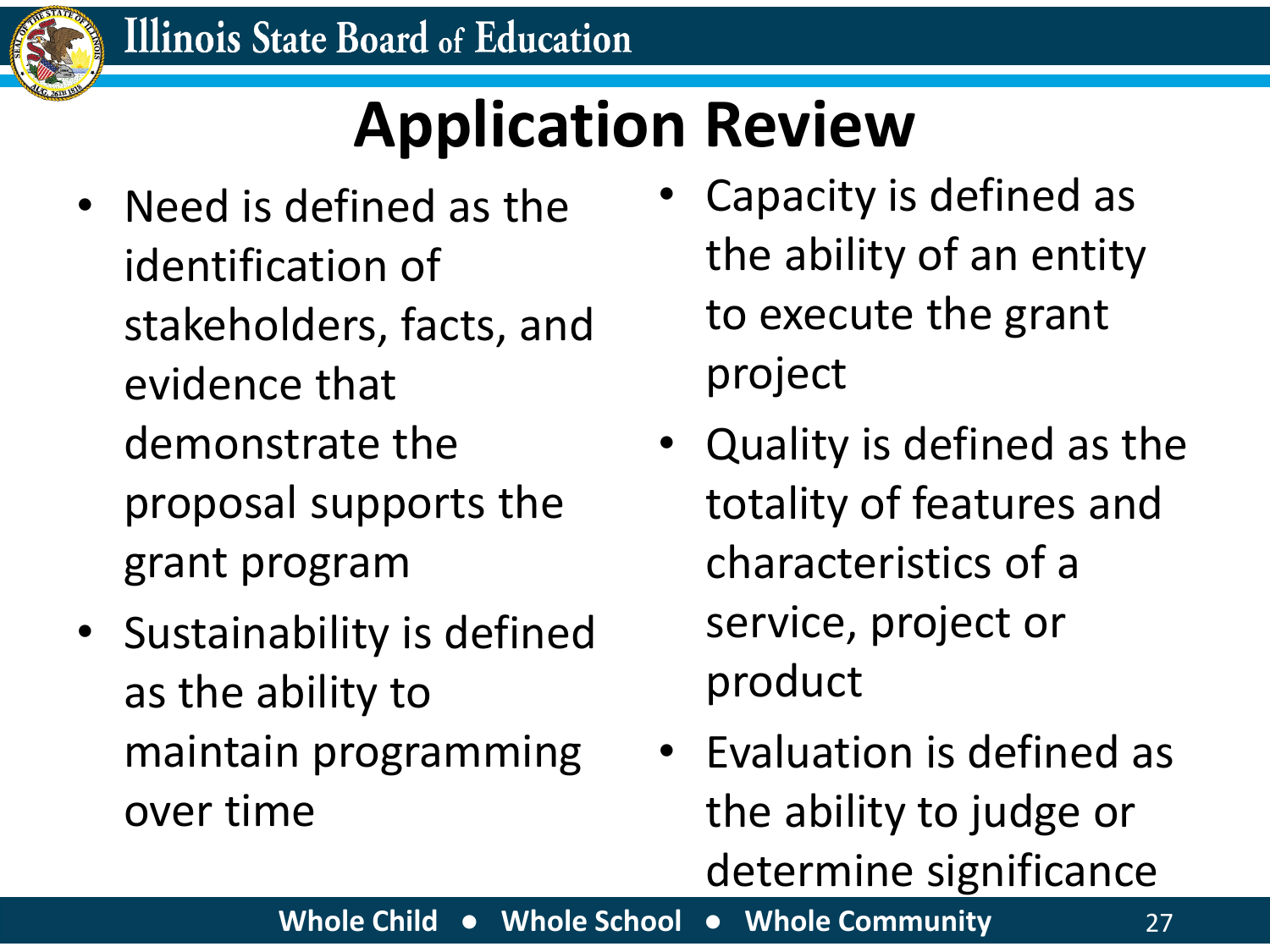![](_page_27_Picture_0.jpeg)

### **Application Review**

- Proposals that score under 80 points will not be funded
- Rubric is located on pages 11-13 of the RFP